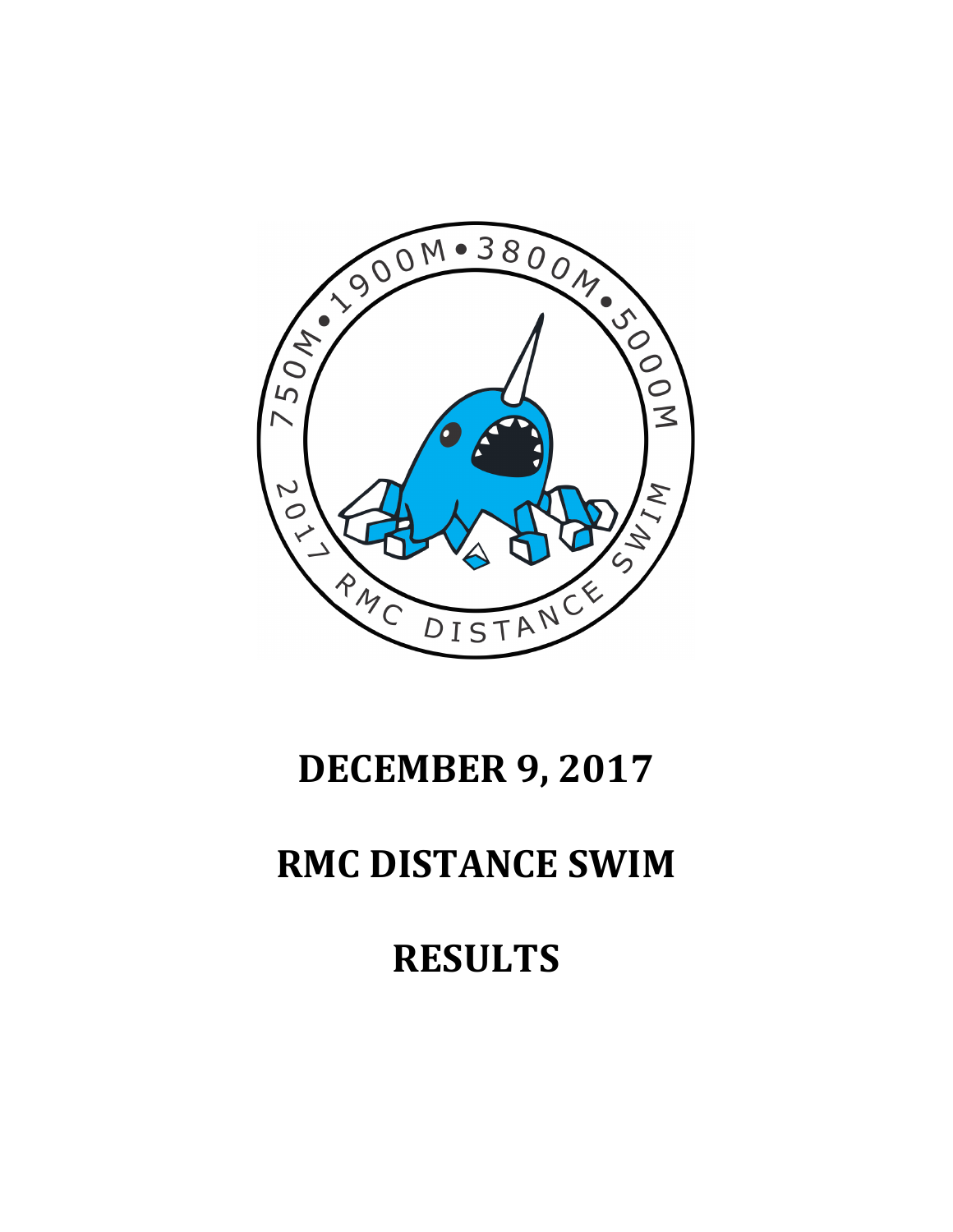| <b>First Name</b> | <b>Last Name</b> | <b>Distance</b> | <b>Total Time</b> |
|-------------------|------------------|-----------------|-------------------|
| Jonathan          | Achtzehner       | 1900            | 0:50:09           |
| Stacy             | Allan            | 1900            | 0:45:03           |
| Patrick           | Ash              | 5000            | 1:33:47           |
| John              | Ash              | 5000            | 1:34:40           |
| Henry             | <b>Bristol</b>   | 1900            | 0:34:45           |
| <b>Doris</b>      | <b>Burdon</b>    | 5000            | 1:34:11           |
| Nichole           | <b>Burdon</b>    | 750             | 0:41:55           |
| Ekalak            | Chainakul        | 5000            | 1:48:55           |
| Mike              | Diewold          | 3800            | 1:20:14           |
| Nichole           | Diewold          | 1900            | 0:42:57           |
| Kathy             | Dreher           | 3800            | 1:18:58           |
| <b>Tarra</b>      | <b>Dubreuil</b>  | 5000            | 1:44:45           |
| James             | Dubreuil         | 750             | 0:32:28           |
| Jennifer          | Gardiner         | 1900            | 0:27:47           |
| Chris             | Gdanski          | 3800            | 1:10:15           |
| Theresa           | Gibson           | 5000            | 1:58:34           |
| Dhon              | Gumban           | 750             | 0:32:40           |
| Katelle           | Halpape          | 5000            | 1:34:08           |
| Erin              | Harlos           | 5000            | 1:34:10           |
| Jody              | <b>Harris</b>    | 1900            | 0:48:39           |
| Jackie            | Hatherly         | 3800            | 0:58:35           |
| <b>Brianna</b>    | Hodges           | 3800            | 1:22:07           |
| <b>Britton</b>    | Houdek           | 1900            | 0:43:06           |
| Chris             | Humphries        | 5000            | 1:28:40           |
| Kerri             | <b>Hysuick</b>   | 5000            | 1:38:34           |
| Erin              | Kiefer           | 5000            | 1:43:28           |
| Sheila            | Klein            | 3800            | 1:45:52           |
| Kaelen            | Kolb             | 3800            | 0:54:47           |
| Mackenzie         | Kolb             | 1900            | 0:36:25           |
| Alex              | Kolesov          | 1900            | 0:32:23           |
| Nataliia          | Kolesova         | 3800            | 0:56:12           |
| Maja              | Kralovcova       | 3800            | 1:08:18           |
| Sara              | Londono-Sulkin   | 3800            | 1:41:40           |
| Noel              | MacAvena         | 750             | 0:19:42           |
| Darren            | Mackie           | 1900            | 0:50:18           |
| Amanda            | Matheson         | 750             | 0:19:05           |
| Kelly             | Medloski         | 5000            | 1:32:27           |
| Natalya           | Milner           | 1900            | 0:31:21           |
| Nancy             | Milton           | 1900            | 0:57:20           |
| Jaimie            | Mimbs            | 5000            | 1:48:52           |
| Shari             | Mombourquette    | 5000            | 1:59:20           |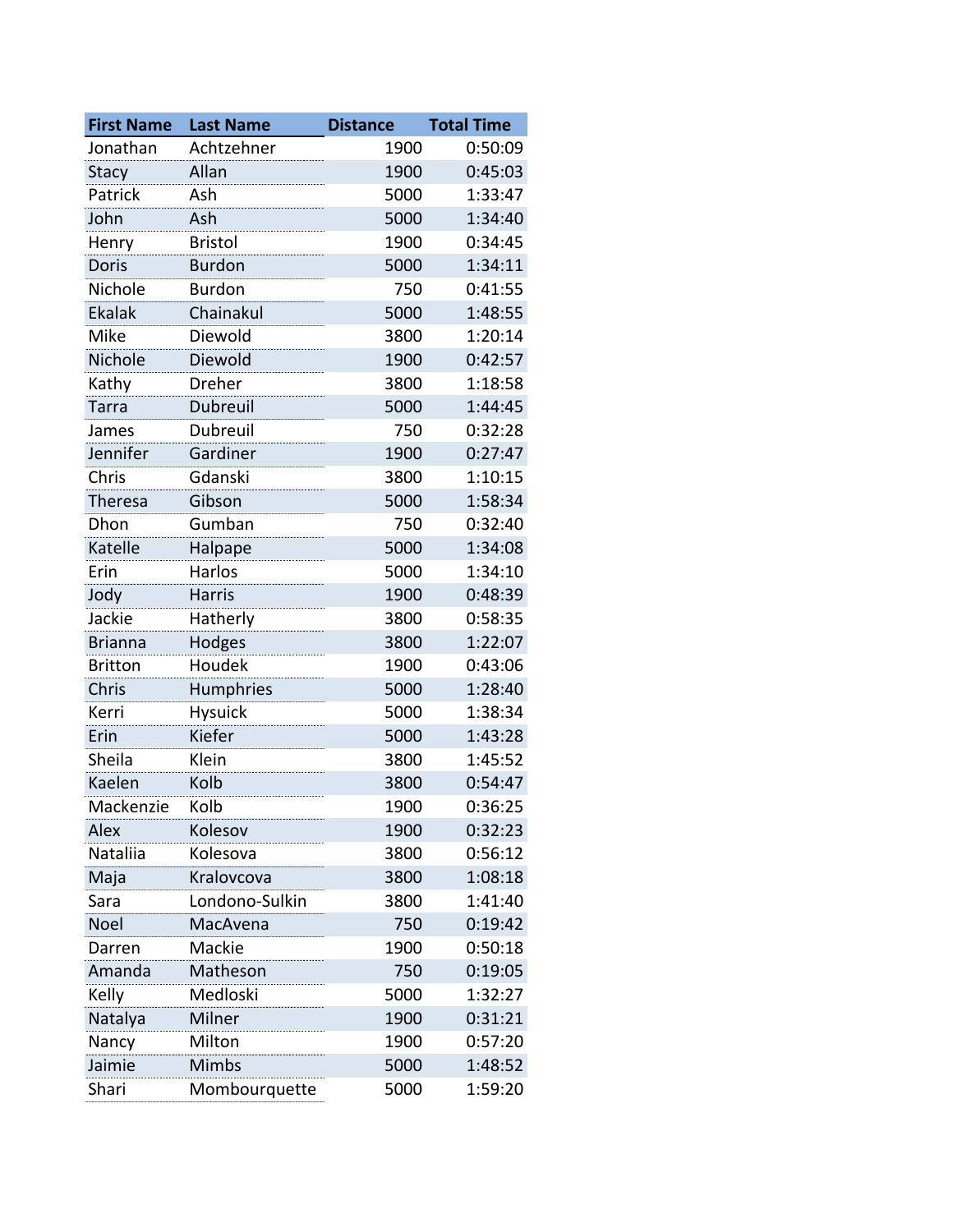| Pat         | Mulvay         | 750  | 0:25:27 |
|-------------|----------------|------|---------|
| Pat         | Mulvay         | 1000 | 0:44:15 |
| Isaiah      | Munro          | 1900 | 0:32:52 |
| Lisette     | Parkin         | 750  | 0:26:09 |
| Orenda      | Pelzer         | 5000 | 1:18:52 |
| Danelle     | Reiss          | 750  | 0:25:03 |
| Anna        | Robinson       | 3800 | 2:00:16 |
| Amy         | Rowland        | 750  | 0:20:48 |
| Amy         | Rowland        | 1500 | 0:46:02 |
| Krystle     | Ruzicka        | 5000 | 1:43:07 |
| Lou         | Schwindt       | 750  | 0:31:46 |
| Deanne      | Selinger       | 3800 | 1:36:30 |
| Elisabeth   | Semple         | 750  | 0:21:33 |
| JF          | <b>Sirois</b>  | 5000 | 2:01:19 |
| Kirsten     | <b>Stout</b>   | 750  | 0:23:06 |
| Allison     | <b>Szeles</b>  | 5000 | 1:34:33 |
| Chad        | <b>Vickers</b> | 1900 | 0:45:25 |
| <b>Rick</b> | Warawa         | 3800 | 1:30:36 |
| John        | Warawa         | 1900 | 0:33:55 |
| Leah        | White          | 5000 | 1:34:23 |
|             |                |      |         |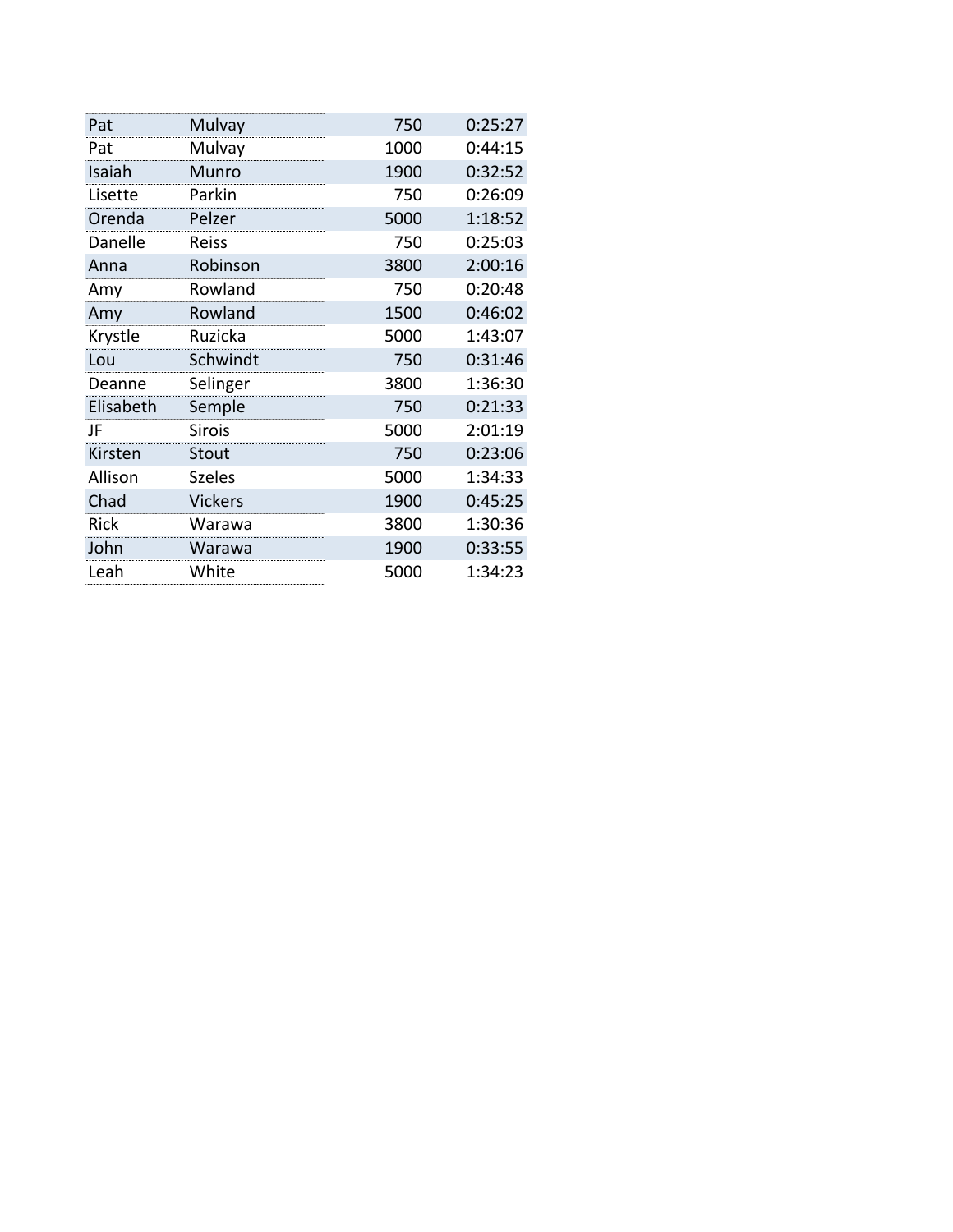|                             |               | 6   | 15 0              |    | Adjusted<br><b>Time</b> | Adjusted<br><b>Time</b> | Adjusted<br><b>Time</b> | Adjusted<br><b>Time</b> |         |
|-----------------------------|---------------|-----|-------------------|----|-------------------------|-------------------------|-------------------------|-------------------------|---------|
| <b>First Name Last Name</b> | distance      |     | <b>Start time</b> |    | 350<br>@350m            | 750<br>@750m            | 1000<br>@1000m          | 1500<br>@1500m          |         |
| 1 Amanda                    | Matheson      | 750 | 6                 | 15 | 10                      | 0:08:46                 | 0:19:05                 |                         | 0:46:02 |
| 2 Noel                      | MacAvena      | 750 | 6                 | 15 | 5                       | 0:08:46                 | 0:19:42                 |                         |         |
| 3 Amy                       | Rowland       | 750 | 6                 | 15 | 15                      | 0:10:31                 | 0:20:48                 |                         |         |
| 4 Elisabeth                 | Semple        | 750 | 6                 | 15 | 30                      | 0:08:55                 | 0:21:33                 |                         |         |
| 5 Kirsten                   | Stout         | 750 | 6                 | 15 | 20                      | 0:07:31                 | 0:23:06                 |                         |         |
| 6 Danelle                   | Reiss         | 750 | 6                 | 15 | 35                      | 0:11:09                 | 0:25:03                 |                         |         |
| 7 Pat                       | <b>Mulvay</b> | 750 | 6                 | 15 | 40                      | 0:11:26                 | 0:25:27                 | 0:44:15                 |         |
| 8 Lisette                   | Parkin        | 750 | 6                 | 15 | 25                      | 0:11:56                 | 0:26:09                 |                         |         |
| 9 Lou                       | Schwindt      | 750 | 6                 | 15 | 10                      | 0:13:29                 | 0:31:46                 |                         |         |
| 10 James                    | Dubreuil      | 750 | 6                 | 15 | 15                      | 0:12:55                 | 0:32:28                 |                         |         |
| 11 Dhon                     | Gumban        | 750 | 6                 | 15 | 5                       | 0:13:25                 | 0:32:40                 |                         |         |
| 12 Nichole                  | Burdon        | 750 | 6                 | 15 | 20                      | 0:18:56                 | 0:41:55                 |                         |         |
|                             |               |     |                   |    |                         |                         |                         |                         |         |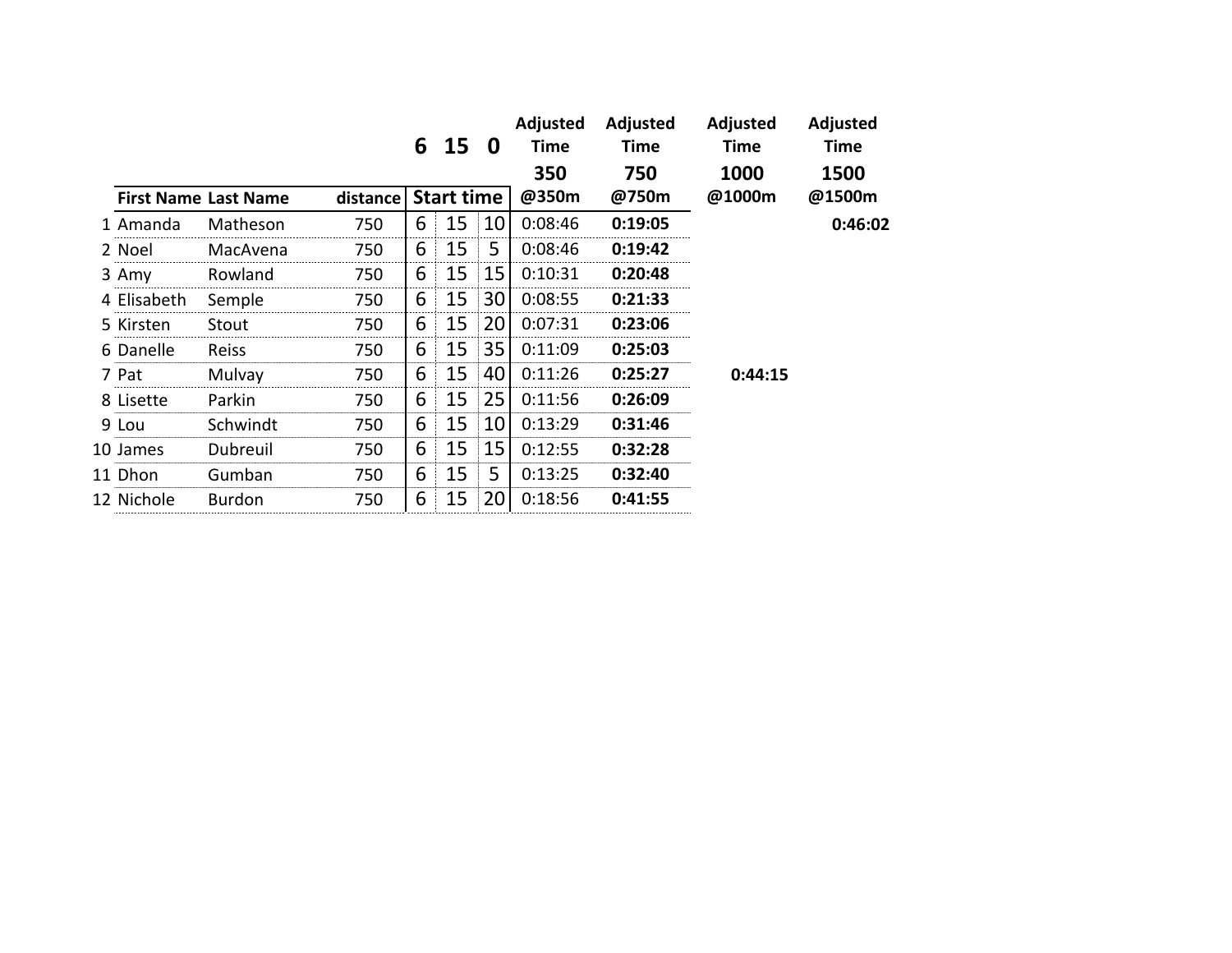|                  |                             |          |   |                   |    | <b>Adjusted</b> | Avg. | Adjusted    | Avg.   | Avg. Pace |
|------------------|-----------------------------|----------|---|-------------------|----|-----------------|------|-------------|--------|-----------|
|                  |                             |          |   | 6 15 0            |    | Time            | Pace | <b>Time</b> | Pace   | of Last   |
|                  |                             |          |   |                   |    | 1               |      | 1.9         |        |           |
|                  | <b>First Name Last Name</b> | distance |   | <b>Start time</b> |    | @1km            | @1km | @1.9km      | @1.9km | 0.9km     |
| 1 Jennifer       | Gardiner                    | 1900     | 6 | 15                | 10 | 0:14:11         | 1:25 | 0:27:47     | 1:28   | 1:31      |
| 2 Natalya        | Milner                      | 1900     | 6 | 15                | 20 | 0:15:20         | 1:32 | 0:31:21     | 1:39   | 1:47      |
| 3 Alex           | Kolesov                     | 1900     | 6 | 15                | 25 | 0:15:38         | 1:34 | 0:32:23     | 1:42   | 1:52      |
| 4 Isaiah         | Munro                       | 1900     | 6 | 15                | 20 | 0:17:14         | 1:43 | 0:32:52     | 1:44   | 1:44      |
| 5 John           | Warawa                      | 1900     | 6 | 15                | 30 | 0:18:42         | 1:52 | 0:33:55     | 1:47   | 1:41      |
| 6 Henry          | <b>Bristol</b>              | 1900     | 6 | 15                | 35 | 0:17:49         | 1:47 | 0:34:45     | 1:50   | 1:53      |
| 7 Mackenzie Kolb |                             | 1900     | 6 | 15                | 40 | 0:19:20         | 1:56 | 0:36:25     | 1:55   | 1:54      |
| 8 Nichole        | Diewold                     | 1900     | 6 | 15                | 5  | 0:22:48         | 2:17 | 0:42:57     | 2:16   | 2:14      |
| 9 Britton        | Houdek                      | 1900     | 6 | 15                | 10 | 0:22:49         | 2:17 | 0:43:06     | 2:16   | 2:15      |
| 10 Stacy         | Allan                       | 1900     | 6 | 15                | 30 | 0:23:12         | 2:19 | 0:45:03     | 2:22   | 2:26      |
| 11 Chad          | <b>Vickers</b>              | 1900     | 6 | 15                | 20 | 0:23:02         | 2:18 | 0:45:25     | 2:23   | 2:29      |
| 12 Jody          | Harris                      | 1900     | 6 | 15                | 20 | 0:26:43         | 2:40 | 0:48:39     | 2:34   | 2:26      |
| 13 Jonathan      | Achtzehner                  | 1900     | 6 | 15                | 10 | 0:25:54         | 2:35 | 0:50:09     | 2:38   | 2:42      |
| 14 Darren        | Mackie                      | 1900     | 6 | 15                | 0  | 0:25:57         | 2:36 | 0:50:18     | 2:39   | 2:42      |
| 15 Nancy         | Milton                      | 1900     | 6 | 15                | 35 | 0:29:39         | 2:58 | 0:57:20     | 3:01   | 3:05      |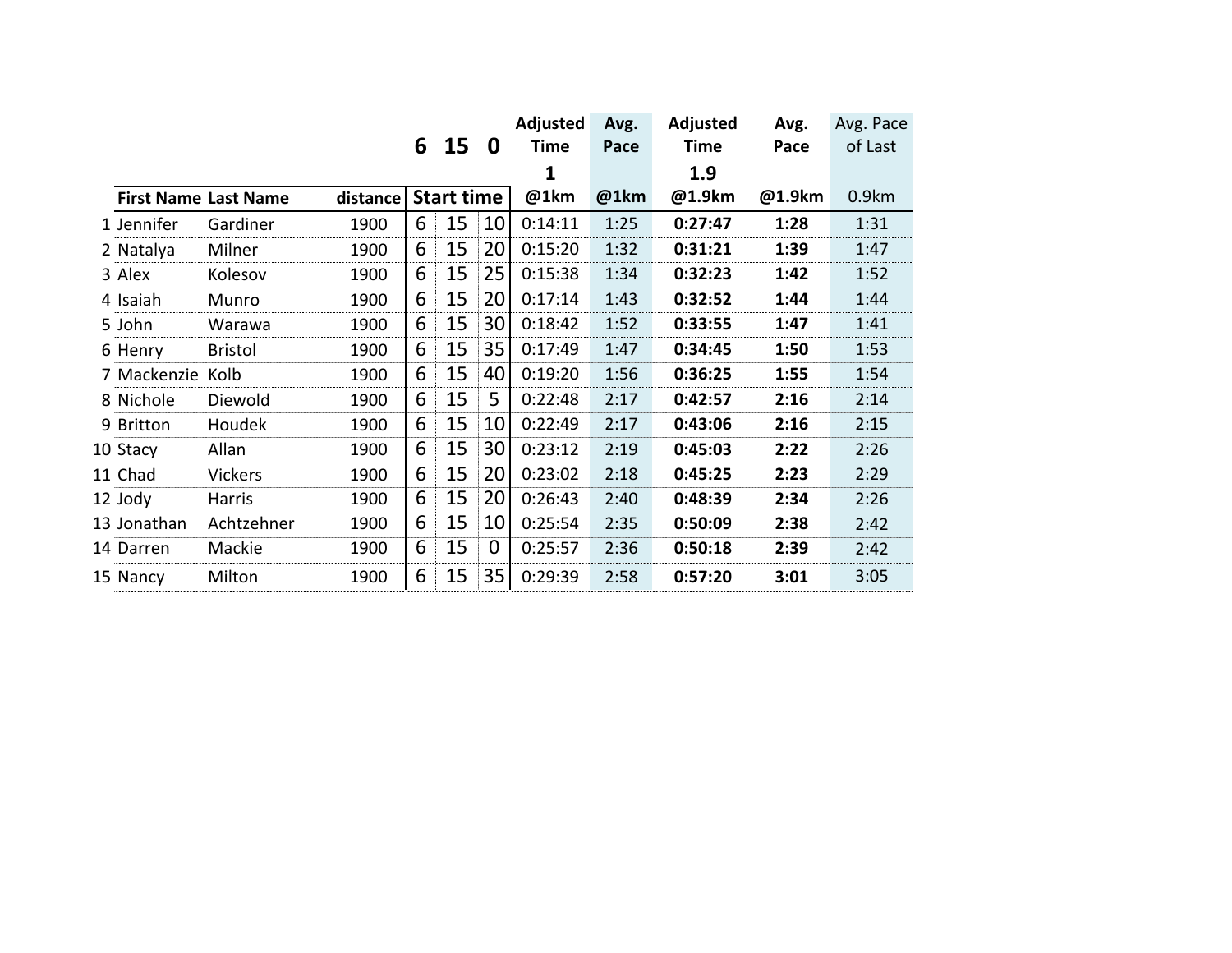|                             |                |          |          |                   |          | Adjusted | Avg.      | Adjusted | Avg.   | Avg. Pace | Adjusted | Avg.   | Avg. Pace | Adjusted | Avg.   | Avg. Pace |
|-----------------------------|----------------|----------|----------|-------------------|----------|----------|-----------|----------|--------|-----------|----------|--------|-----------|----------|--------|-----------|
|                             |                |          |          | 6 15              | $\bf{0}$ | Time     | Pace      | Time     | Pace   | of Last   | Time     | Pace   | of Last   | Time     | Pace   | of Last   |
|                             |                |          |          |                   |          |          |           | 1.9      |        |           | 2.9      |        |           | 3.8      |        |           |
| <b>First Name Last Name</b> |                | distance |          | <b>Start time</b> |          | @1km     | @1km      | @1.9km   | @1.9km | 0.9km     | @2.9km   | @2.9km | 1km       | @3.8km   | @3.8km | 0.9km     |
| 1 Kaelen                    | Kolb           | 3800     | $6 \mid$ | 15                | 00       | 0:14:22  | 1:26      | 0:28:00  | 1:28   | 1:31      | 0:42:04  | 1:27   | 1:24      | 0:54:47  | 1:27   | 1:25      |
| 2 Nataliia                  | Kolesova       | 3800     | 6        | 15                | 05       | 0:14:26  | 1:27      | 0:28:55  | 1:31   | 1:37      | 0:43:24  | 1:30   | 1:27      | 0:56:12  | 1:29   | 1:25      |
| 3 Jackie                    | Hatherly       | 3800     | 6        | 15                | 15       | 0:14:23  | 1:26      | 0:29:15  | 1:32   | 1:39      | 0:44:44  | 1:33   | 1:33      | 0:58:35  | 1:33   | 1:32      |
| 4 Maja                      | Kralovcova     | 3800     | 6        | 15                | 15       | 0:17:28  | 1:45<br>. | 0:33:50  | 1:47   | 1:49      | 0:51:42  | 1:47   | 1:47      | 1:08:18  | 1:48   | 1:51      |
| 5 Chris                     | Gdanski        | 3800     | 6        | 15                | 20       | 0:18:21  | 1:50      | 0:35:01  | 1:51   | 1:51      | 0:53:28  | 1:51   | 1:51      | 1:10:15  | 1:51   | 1:52      |
| 6 Kathy                     | Dreher         | 3800     | 6        | 15                | 20       | 0:20:25  | 2:03      | 0:39:08  | 2:04   | 2:05      | 0:59:54  | 2:04   | 2:05      | 1:18:58  | 2:05   | 2:07      |
| 7 Mike                      | Diewold        | 3800     | 6        | 15                | 35       | 0:20:13  | 2:01      | 0:37:07  | 1:57   | 1:53      | 0:59:18  | 2:03   | 2:13      | 1:20:14  | 2:07   | 2:20      |
| 8 Brianna                   | Hodges         | 3800     | 6        | 15                | 25       | 0:20:17  | 2:02      | 0:38:56  | 2:03   | 2:04      | 1:00:20  | 2:05   | 2:08      | 1:22:07  | 2:010  | 2:25      |
| 9 Rick                      | Warawa         | 3800     | 6        | 15                | 00       | 0:22:54  | 2:17      | 0:43:11  | 2:16   | 2:15      | 1:09:16  | 2:23   | 2:37      | 1:30:36  | 2:23   | 2:22      |
| 10 Deanne                   | Selinger       | 3800     | 6        | 15                | 35       | 0:23:53  | 2:23      | 0:45:25  | 2:23   | 2:24      | 1:12:18  | 2:30   | 2:41      | 1:36:30  | 2:32   | 2:41      |
| 11 Sara                     | Londono-Sulkin | 3800     | 6        | 15                | 05       | 0:25:00  | 2:30      | 0:49:19  | 2:36   | 2:42      | 1:17:15  | 2:40   | 2:48      | 1:41:40  | 2:41   | 2:43      |
| 13 Sheila                   | Klein          | 3800     | 6        | 15                | 15       | 0:25:08  | 2:31      | 0:52:42  | 2:46   | 3:04      | 1:20:25  | 2:46   | 2:46      | 1:45:52  | 2:47   | 2:50      |
| 14 Anna                     | Robinson       | 3800     | 6        | 15                | 25       | 0:27:00  | 2:42      | 0:56:42  | 2:59   | 3:18      | 1:31:29  | 3:09   | 3:29      | 2:00:16  | 3:010  | 3:12      |